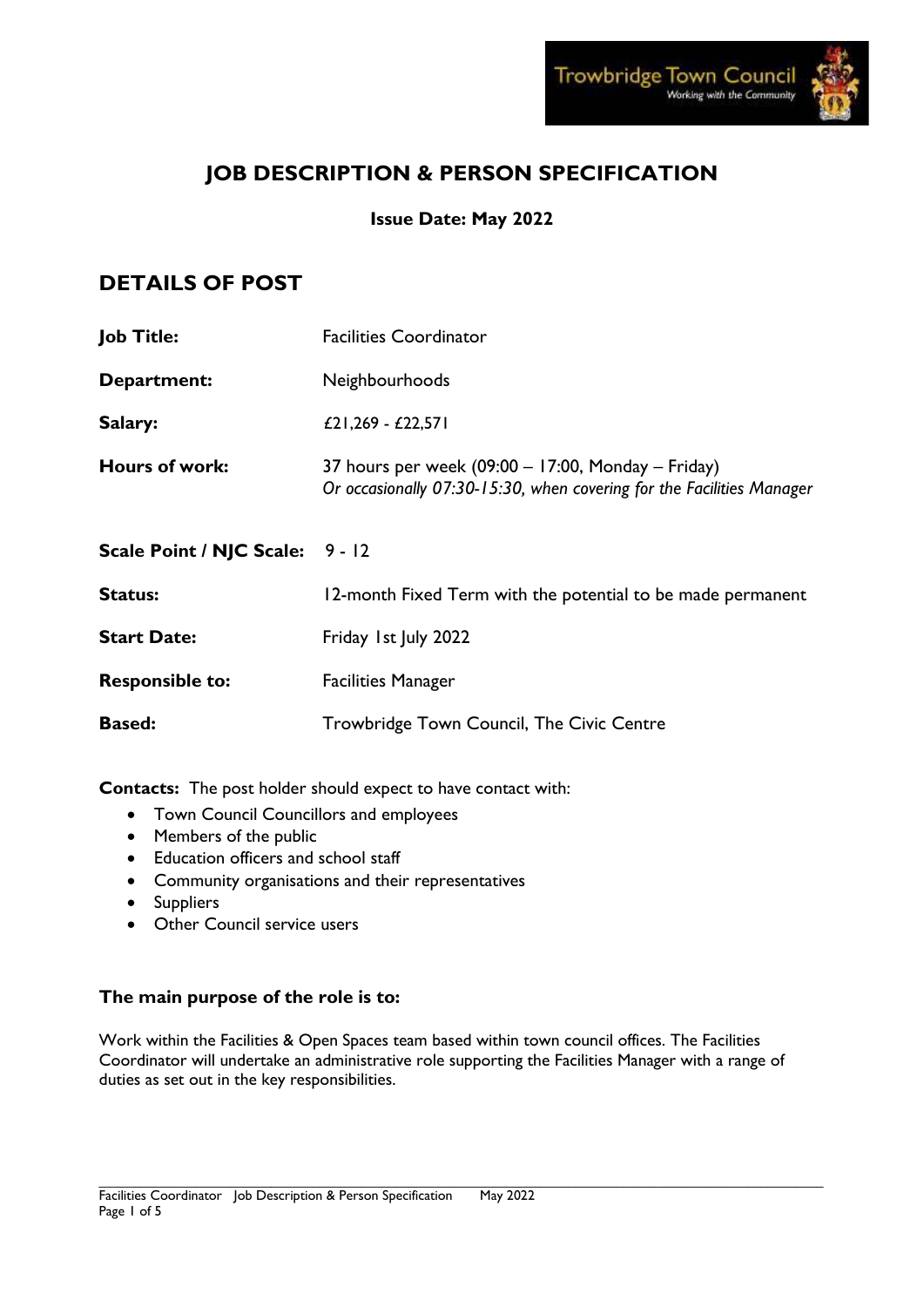## **WORKING FOR TROWBRIDGE TOWN COUNCIL**

The town council has a long-term commitment to improving the environment by taking on and managing parks and other green spaces in the town for the benefit of all residents and for wildlife and the environment. We are looking for someone with the skills and enthusiasm to maintain these spaces to a very high standard.

Teamwork and co-operation between all members of staff is essential to the town council's ethos. In addition, the staff and work of the Neighbourhood Services team has a high public profile so the Facilities Coordinator must maintain good two-way communication with the public, volunteer groups, members of council, team members and other council staff.

## **AREAS MANAGED BY THE COUNCIL**

- The Civic Centre
- Trowbridge Museum
- 4 Community Centres/Hubs
- Heritage Sites such as The Blind House and Helikar Tomb
- 31 play areas
- 4 formal park spaces
- 3 allotment sites
- 3 closed churchyards
- Several formal and informal, equipped recreation areas and sports fields
- 8 Hardcourts
- Town wide planting schemes
- Town wide street cleaning
- 1 bowls green
- Several bus shelters
- Stairwells of the Castle Place multistory car park
- Public conveniences *(to be opened 2022)*
- Several grassed amenity areas.
- Various footpaths and verges.

\_\_\_\_\_\_\_\_\_\_\_\_\_\_\_\_\_\_\_\_\_\_\_\_\_\_\_\_\_\_\_\_\_\_\_\_\_\_\_\_\_\_\_\_\_\_\_\_\_\_\_\_\_\_\_\_\_\_\_\_\_\_\_\_\_\_\_\_\_\_\_\_\_\_\_\_\_\_\_\_\_\_\_\_\_\_\_\_\_\_\_\_\_\_\_\_\_\_\_\_\_\_\_\_\_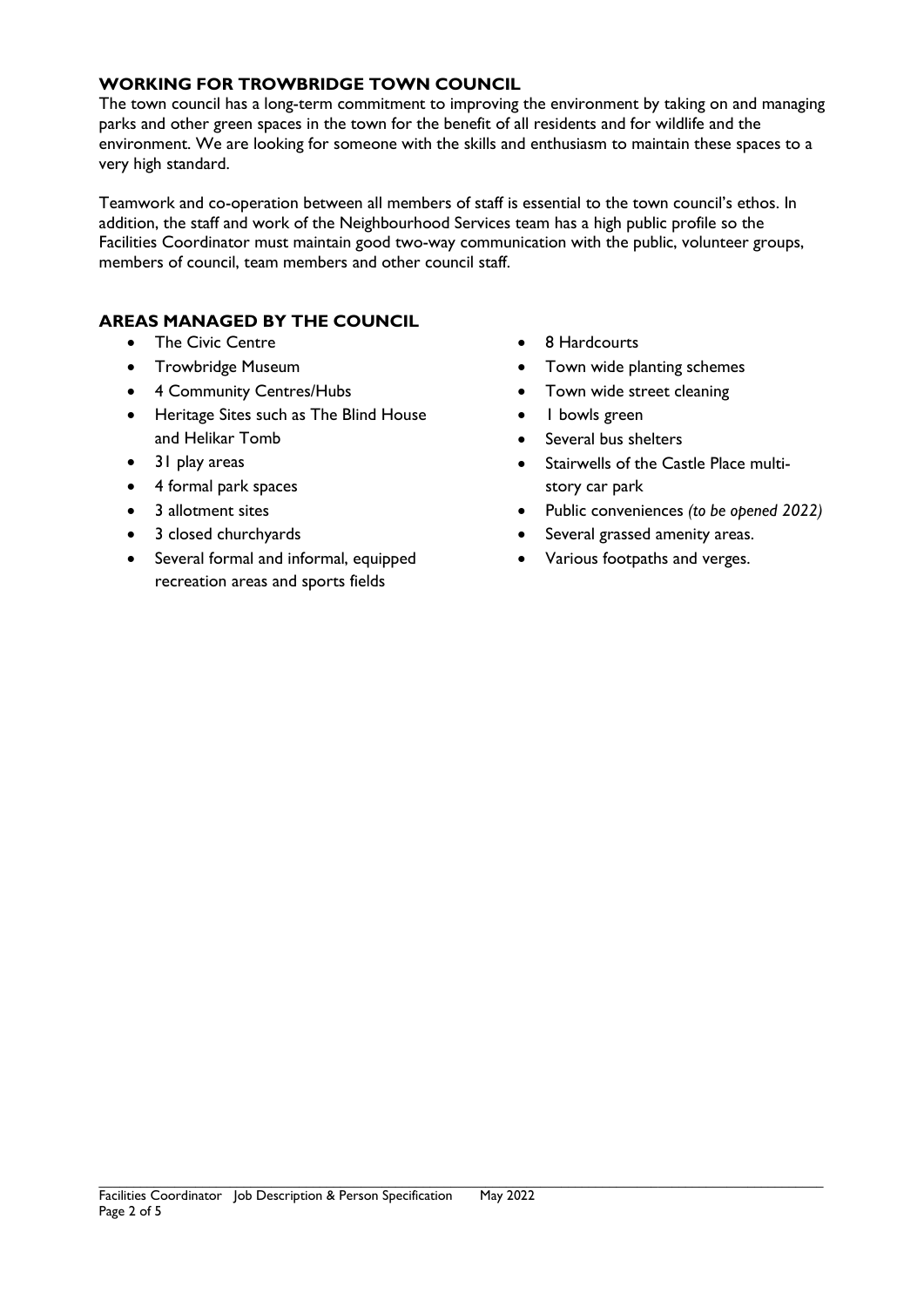# **KEY RESPONSIBILITIES OF THE POST**

*Includes but are not limited to:*

# **Operational**

- Be the first line of contact for all technical enquiries and re-direct as necessary.
- Work closely with the Facilities Manager, providing key compliance information and help with small works quotations.
- Liaising with contractors and other key service providers to plan in work schedules, request or provide feedback and chase up works.
- I.T. support for officers and support day-to-day activities of the department.
- Scheduling reactive remedial works reported through a council wide defect report system.
- Raising and processing supplier and contractor purchase orders.
- Processing and recording of department invoices, preparing for manager authorisation of payment.
- General office administration duties, as directed by the Facilities Manager

## **Community engagement and support**

- Liaise with our community group tenants obtaining meter readings and building condition reports on a regular basis.
- Provide utility usage figures on request and arrange for recharges to the community groups.

#### **Health and safety**

- Under the health and safety guidelines issued by the Council, ensure the safety and wellbeing of all who visit or work in the facilities provided by the Council.
- Undertake inspections of the council's buildings for H&S compliance and adherence to all council policies & procedures.
- Contribute to reviewing of risk assessments undertaken by council officers to ensure safe and sensible working practices.

#### **Environment and Conservation**

- Work with the Facilities Manager and with other departments to promote sustainable purchasing and operations.
- Promote the council's policies on biodiversity and sustainability.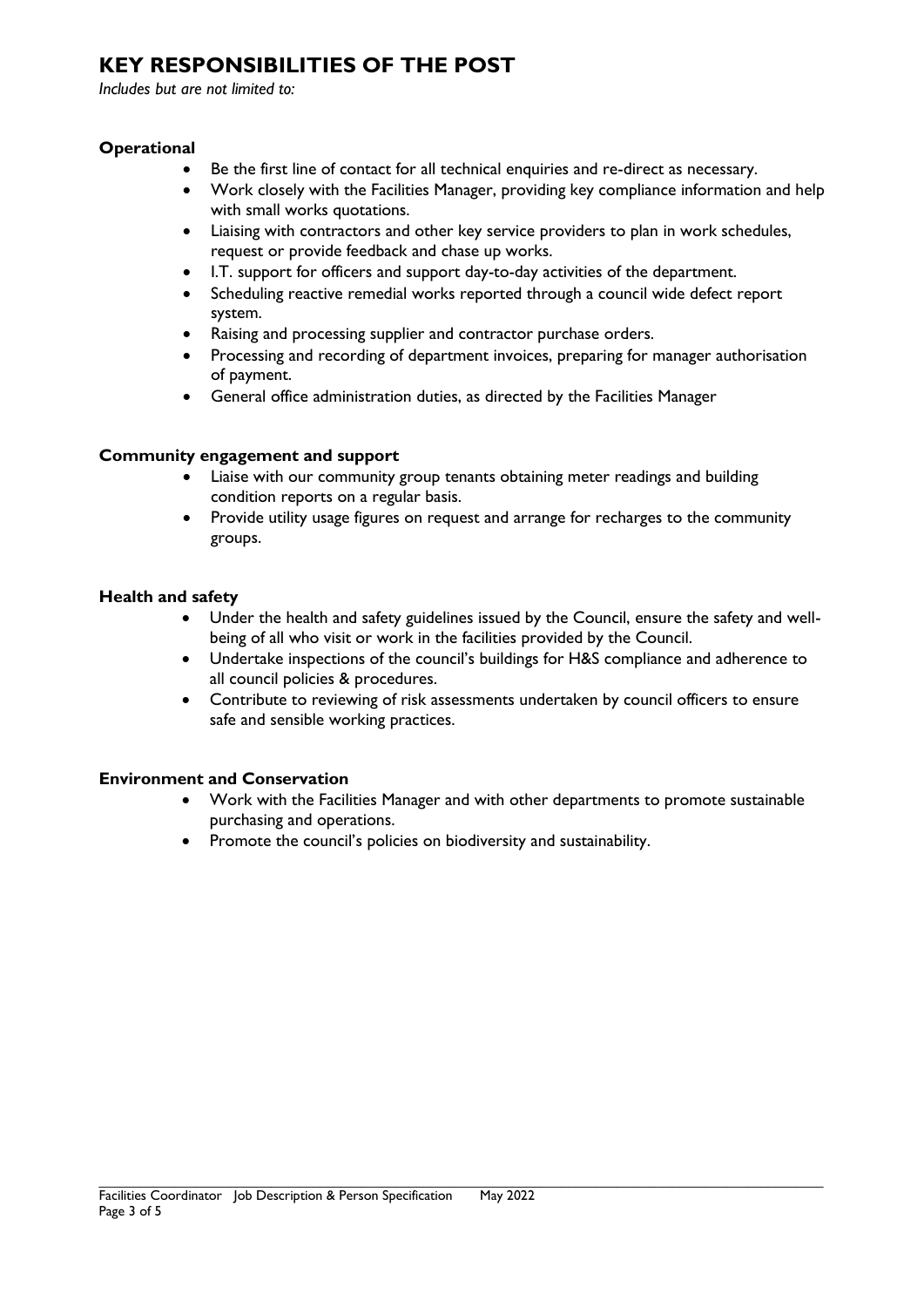# **GENERAL INFORMATION FOR ALL POSTS**

The post holder will, on occasions, be expected to:

- $\triangleright$  abide by the Town Council's Policies and Procedures
- $\triangleright$  participate in the Town Council's annual performance reviews
- $\triangleright$  undertake any other reasonable duties that the Town Council may ask of you.

The aim of this job description is to show the general purpose and level of responsibility of the post; it sets out the main duties of the post as at the date of issue. Due to the changing nature of the business, such duties may vary and develop from time to time without changing the general nature of the post or level of responsibility. Such variations are a common occurrence and would not, of themselves, justify the revaluation of a post.

## **Confidentiality**

The post holder is required to work in a confidential and professional manner and to uphold the good reputation of the Town Council

#### **Data**

To see how we handle and store your data please view our privacy notice <https://www.trowbridge.gov.uk/your-council/privacy/>

## **Training**

All employees may be expected to undertake additional training and development courses identified as a requirement for furtherance of the position or to support the post holder in their role

#### **Equal Opportunities**

All employees have a responsibility to understand and abide by the obligations laid down by Trowbridge Town Council's Equal Opportunities Policy

#### **Health and Safety**

- $\triangleright$  Act responsibly in managing your own health and safety and that of anybody else who may be affected by your acts or omissions
- Act responsibly showing regard for the environment at all times and adhere to the Council's Policy
- $\triangleright$  Work responsibly to ensure that, on a day to day basis, work is conducted within the framework of all local and legislative health, safety, environmental and welfare guidelines and policy

# **Safeguarding**

**Trowbridge Town Council is committed to safeguarding and promoting the welfare of children, young people and vulnerable adults. We expect all staff and volunteers to share this commitment. Some roles will be subject to a full disclosure and barring service check before confirmation of appointment.** 

\_\_\_\_\_\_\_\_\_\_\_\_\_\_\_\_\_\_\_\_\_\_\_\_\_\_\_\_\_\_\_\_\_\_\_\_\_\_\_\_\_\_\_\_\_\_\_\_\_\_\_\_\_\_\_\_\_\_\_\_\_\_\_\_\_\_\_\_\_\_\_\_\_\_\_\_\_\_\_\_\_\_\_\_\_\_\_\_\_\_\_\_\_\_\_\_\_\_\_\_\_\_\_\_\_